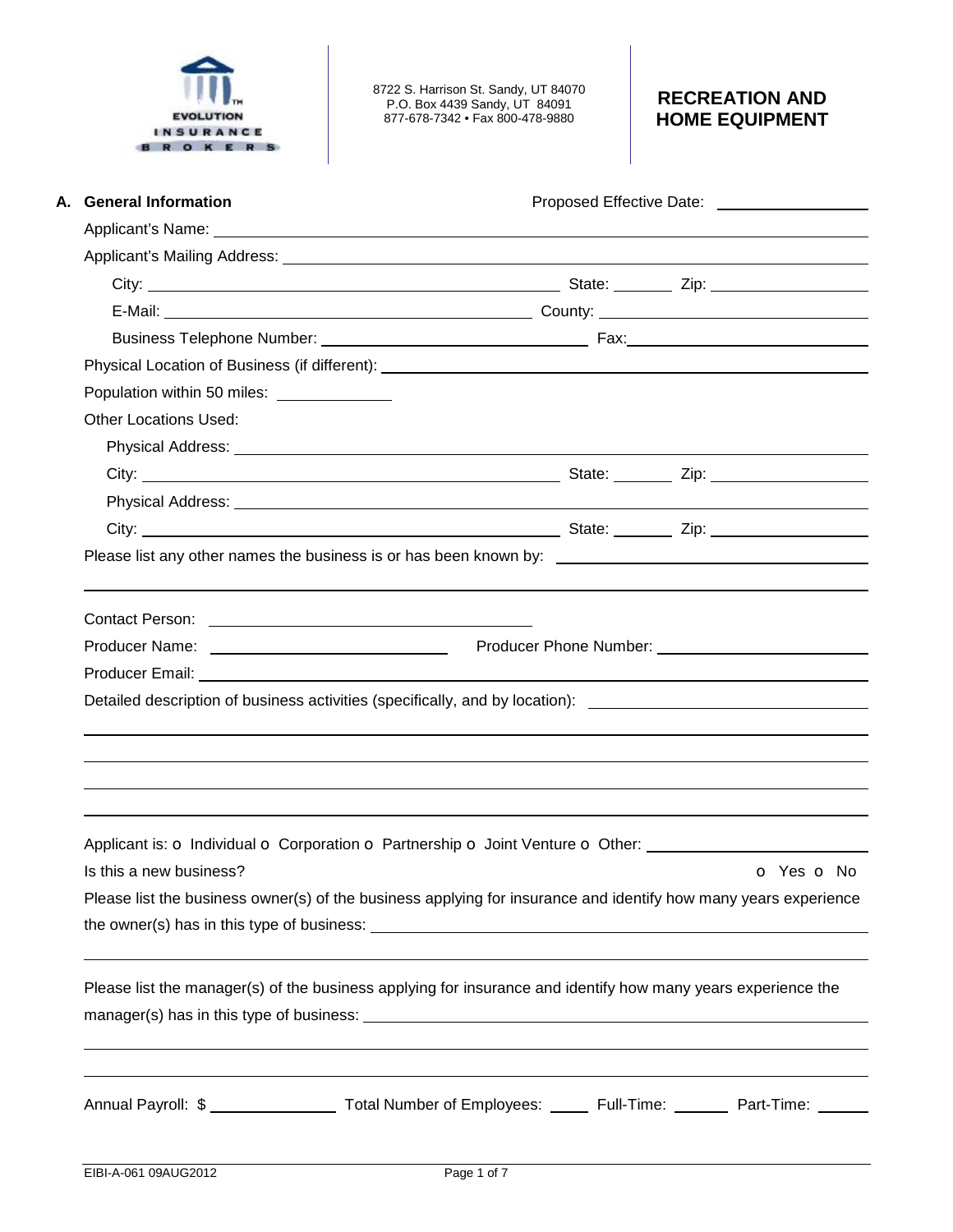Please describe the business's drug policy and what the procedure is when an applicant or employee fails a drug

test:

| If yes, please tell us:     |                                                        |                                                                                                              |           | O Yes O No |
|-----------------------------|--------------------------------------------------------|--------------------------------------------------------------------------------------------------------------|-----------|------------|
|                             |                                                        |                                                                                                              |           |            |
|                             |                                                        |                                                                                                              |           |            |
|                             |                                                        |                                                                                                              |           |            |
|                             |                                                        |                                                                                                              |           |            |
| <b>B.</b> Insurance History |                                                        |                                                                                                              |           |            |
|                             |                                                        |                                                                                                              |           |            |
|                             |                                                        | Who is your current insurance carrier (or your last if no current provider)?                                 |           |            |
|                             |                                                        | Provide name(s) for all insurance companies that have provided Applicant insurance for the last three years: |           |            |
|                             | Coverage:                                              | Coverage:                                                                                                    | Coverage: |            |
| Company Name                |                                                        |                                                                                                              |           |            |
| <b>Expiration Date</b>      |                                                        |                                                                                                              |           |            |
| <b>Annual Premium</b>       | \$                                                     | $\mathfrak{S}$                                                                                               | \$        |            |
|                             | Has the Applicant or any predecessor ever had a claim? |                                                                                                              |           | o Yes o No |

## **C. Desired Insurance**

#### **COVERAGE TYPE:**

- o Automobile Liability (business use only)
- o Commercial Liability
- o Garage Keeper's Legal Liability (GKLL)
- o Physical Damage on Inventory for Sale (Dealer's Open Lot)
- o Other Coverage (plead describe):
- o Transportation of sold property to premises of buyer

## **Limit of Liability - Professional Liability Coverage:**

|   | Per Act/Aggregate     | ΟR |         | Per Person/Per Act/Aggregate    |
|---|-----------------------|----|---------|---------------------------------|
| O | \$50,000/\$100,000    |    | $\circ$ | \$25,000/\$50,000/\$100,000     |
| O | \$150,000/\$300,000   |    | $\circ$ | \$75,000/\$150,000/\$300,000    |
| O | \$250,000/\$1,000,000 |    | $\circ$ | \$100,000/\$250,000/\$1,000,000 |
| O | \$500,000/\$1,000,000 |    | $\circ$ | \$250,000/\$500,000/\$1,000,000 |
| Ω | Other:                |    | $\circ$ | Other:                          |

### **Self-Insured Retention (SIR):**  $\circ$  \$1,000 (Minimum)  $\circ$  \$1,500  $\circ$  \$2,500  $\circ$  \$5,000  $\circ$  \$10,000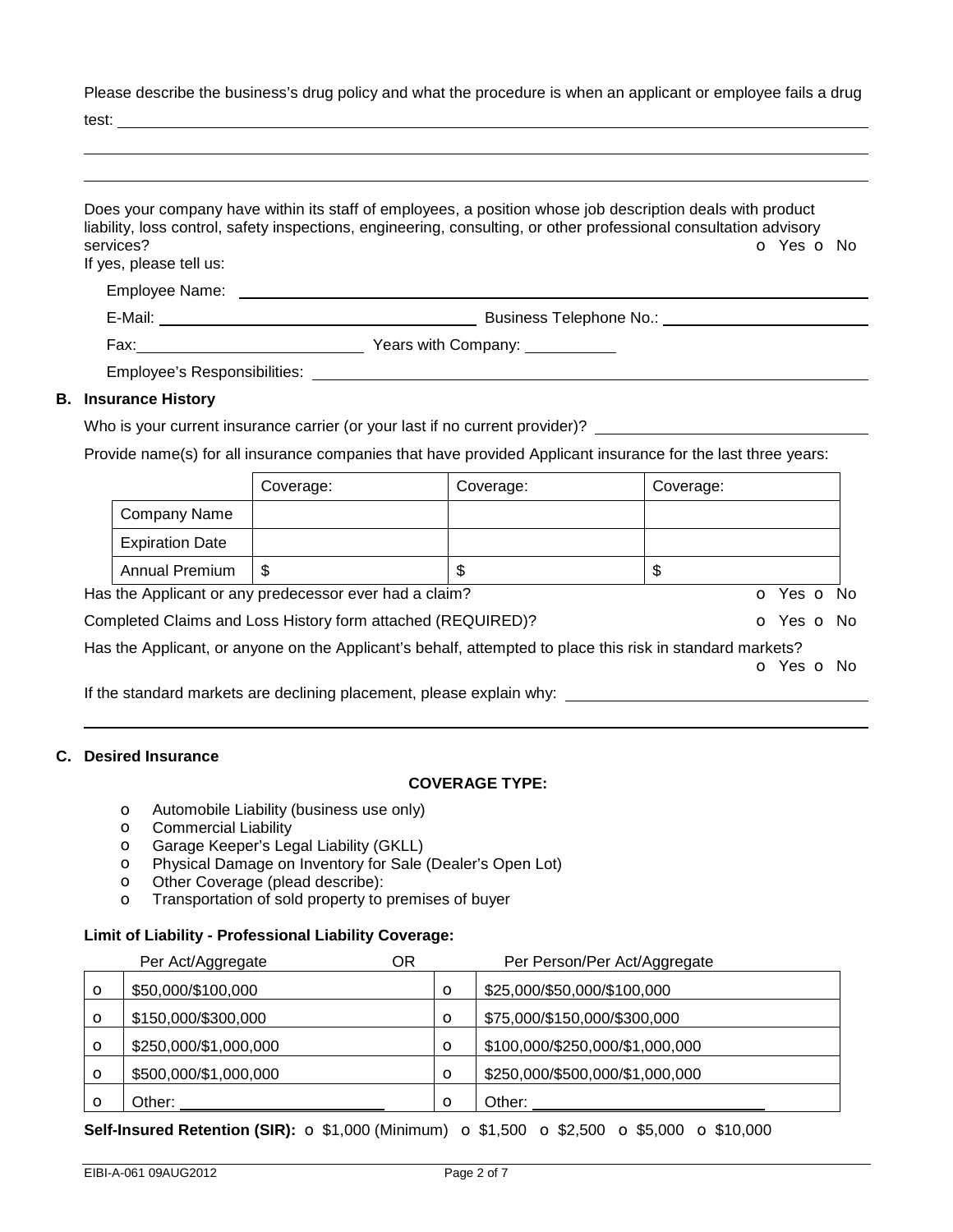### **Property Damage Liability**

Indicate Limit of Coverage on property for sale that you are requesting, per location to be insured:

|          | Location 1 |   | Location 2 |          | Location 3 |  |
|----------|------------|---|------------|----------|------------|--|
| $\circ$  | \$10,000   |   | \$10,000   | $\circ$  | \$10,000   |  |
| $\Omega$ | \$25,000   |   | \$25,000   | $\Omega$ | \$25,000   |  |
| $\Omega$ | \$50,000   |   | \$50,000   | $\circ$  | \$50,000   |  |
| $\Omega$ | \$75,000   |   | \$75,000   | O        | \$75,000   |  |
| $\circ$  | \$100,000  | Ο | \$100,000  | O        | \$100,000  |  |

Property for sale (stock) must be reported on a pre-set schedule. Select one of the options noted:

- o Monthly Reporting
- o Quarterly Reporting
- o Non-Reporting (Non-Reporting will be subject only to an annual audit)

#### **Garage Keepers Legal Liability**

Indicate Limit of Coverage that you are requesting for customer's vehicles in your care, custody, and control, per location to be insured:

|          | Location 1 |         | Location 2 |          | Location 3 |
|----------|------------|---------|------------|----------|------------|
| $\Omega$ | \$10,000   |         | \$10,000   | O        | \$10,000   |
| $\Omega$ | \$25,000   |         | \$25,000   | $\Omega$ | \$25,000   |
| $\circ$  | \$50,000   |         | \$50,000   | $\Omega$ | \$50,000   |
| $\circ$  | \$75,000   | $\circ$ | \$75,000   | $\Omega$ | \$75,000   |
| $\circ$  | \$100,000  |         | \$100,000  | Ο        | \$100,000  |

### **D. Business Activities**

1. Estimated annual gross receipts: \$

| <b>Retail Sales</b>                           |   |
|-----------------------------------------------|---|
| Service Department sales or<br>service income | Œ |
| Other:                                        |   |

2. Estimated annual payroll: \$

Full-Time: \$ Part-Time: \$

3. Do you consign units for sale to other retail dealers? **o CO** Yes **o** No

If yes, how are they insured?

4. Check or separately list all the franchises within the dealership:

|              | <b>O</b> Arctic Cat   | O | Ducat               | O       | Kawasaki |          | <b>O</b> Suzuki    | <b>o</b> Other (please list): |
|--------------|-----------------------|---|---------------------|---------|----------|----------|--------------------|-------------------------------|
| $\Omega$     | <b>BMW</b>            | O | Harley-<br>Davidson | O       | KTM      | $\Omega$ | Yamaha             | <b>o</b> Other (please list): |
| $\mathbf{o}$ | Bom<br><b>Bardier</b> | O | Honda               | $\circ$ | Motoguzi |          | <b>O</b> John Deer | <b>o</b> Other (please list): |
| $\mathbf{O}$ | Cagina                | O | Hysuyarmia          | $\circ$ | Polaris  |          |                    | O Other (please list):        |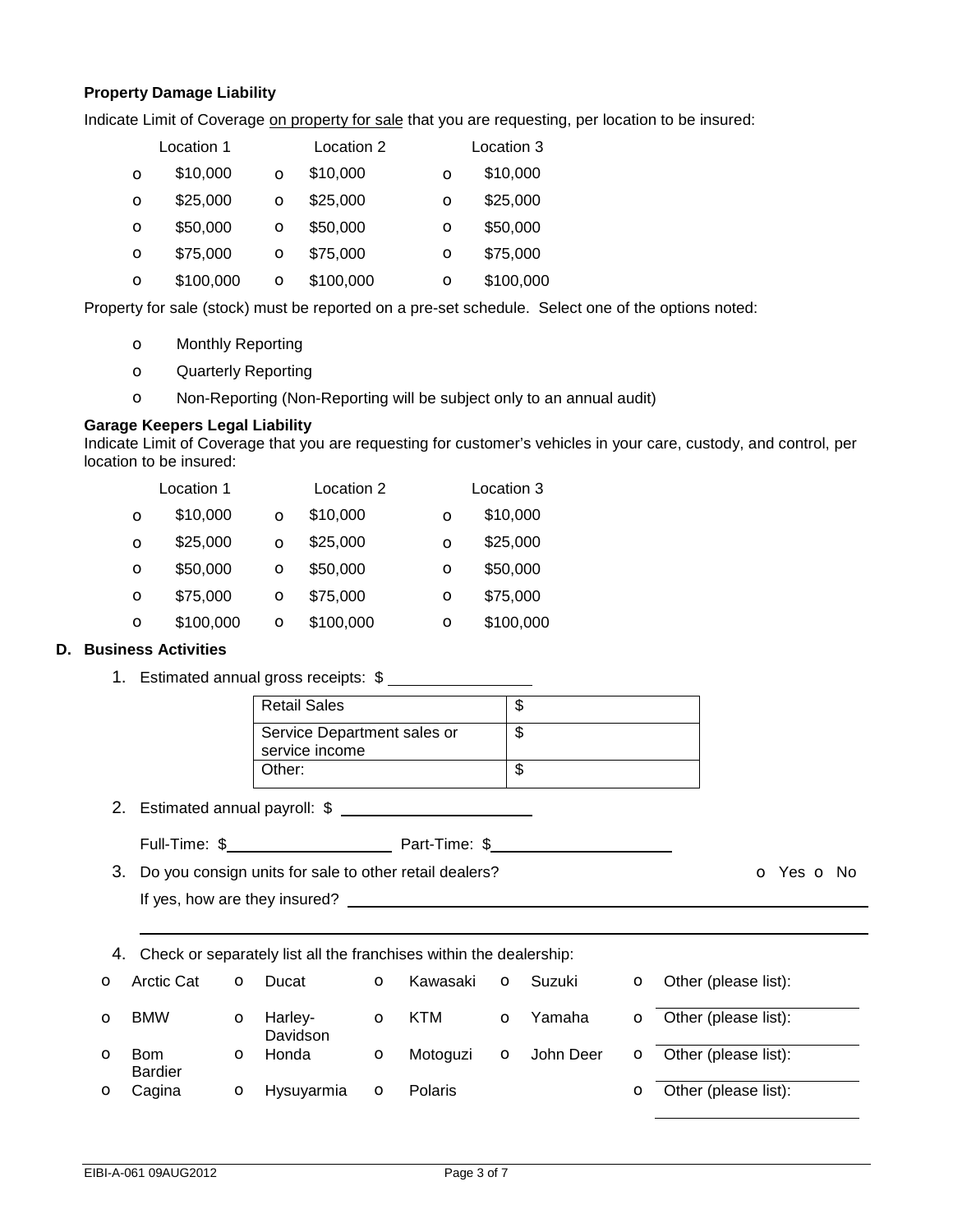- 5. List principal manufacturers products you sell new:
- 6. Provide the percentage of your gross annual receipts based on the following breakdown:

| <b>ATVs</b>              | % | Service Income           | %    |
|--------------------------|---|--------------------------|------|
| <b>Accessories Sales</b> | % | <b>Snow Blowers</b>      | %    |
| Campers/Trailers         | % | Snowmobiles              | %    |
| Dune Buggies             | % | Scooters / Mopeds        | $\%$ |
| Go Carts                 | % | <b>Parts Sales</b>       | %    |
| Lawn and Yard Equipment  | % | Water Craft (boats)      | %    |
| Motorcycle Sales         | % | Water Craft (personal)   | $\%$ |
| Sailboats                | % | Other (please describe): | $\%$ |
|                          |   |                          |      |

### 7. Is watercraft sold? Contact Sold 2. It is a set of the set of the set of the set of the set of the set of the set of the set of the set of the set of the set of the set of the set of the set of the set of the set of the

- a. If yes, longer than 26 feet? **o** Yes **o** No
- b. List brands and gross receipts:

| Brand: | Receipts: |
|--------|-----------|
| Brand: | Receipts: |
| \$     | No. Sold: |
| \$     | No. Sold: |
| \$     | No. Sold: |
| \$     | No. Sold: |
| \$     | No. Sold: |
|        |           |

- 8. Are owners of business active in the operations? Canadian Control of Yes on No
- 9. Are all service records maintained for immediate access for up to 3 years?  $\bullet$  Yes  $\bullet$  No
- 10. Describe security lighting:

11. Is property patrolled by a paid security company? The company only the company of Yes on No If yes, who is your security company? How often is property patrolled?

12. Describe property fencing protection:

13. Is there a gasoline storage system? Contact the contact of the contact of the contact of the contact of the contact of the contact of the contact of the contact of the contact of the contact of the contact of the conta

a. Describe storage system:

b. How many tanks are there?

c. Would you like an underground storage tank insurance quote? **o** Yes **o** No

14. List property for sale that you allow to be tested:

Cycles **o** Yes **o** No Watercraft **o** Yes **o** No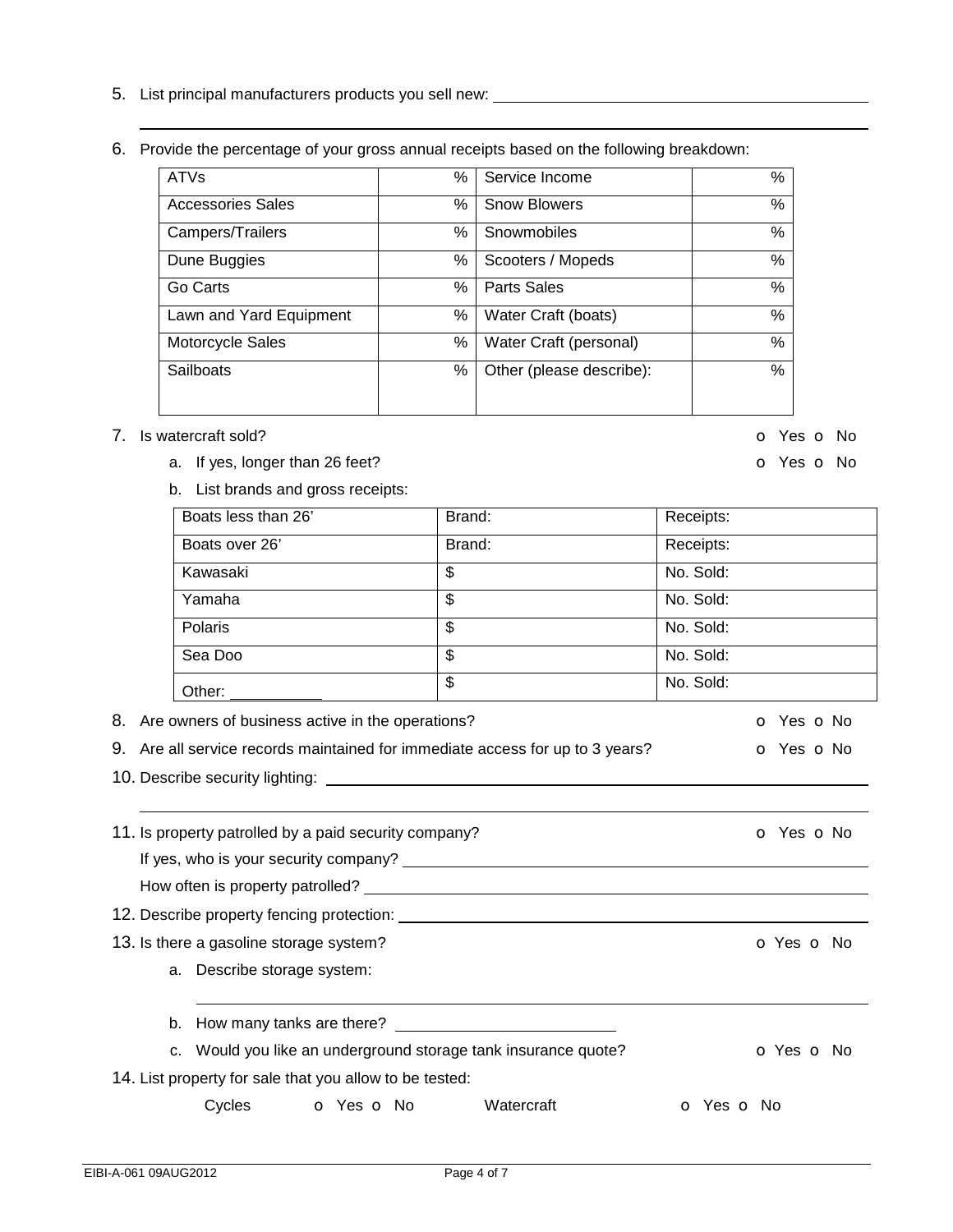| ATVs | o Yes o No                           | <b>Snowblowers</b> | o Yes o No |
|------|--------------------------------------|--------------------|------------|
|      | Snowmobiles <b>o</b> Yes <b>o</b> No | Other:             | o Yes o No |

15. Identify demonstration procedures followed:

- 16. Are indemnification agreements such as "release of liability" or "assumption of risk" signed? o Yes o No If no, would you be willing to assume a warranty that all demonstration will include the signing of a release form prior to the activity? The contraction of the set of No. The contraction of No. The Contraction of No
- 17. Describe procedures for employee operation and testing of customer's property which is being serviced:

#### 18. Indicate how many:

- a. Dealer Plates:
- b. Transportation Plates:
- c. Vehicles licensed in the name of the business:
- 19. Average number of units for sale at any one time

20. Present value of all property for sale: Property: \$ \_\_\_\_\_\_\_\_\_\_\_\_\_\_\_\_\_\_\_\_\_\_\_\_\_ Parts: \$ \_\_\_\_\_\_\_\_\_\_\_\_\_\_\_\_\_\_\_

21. How is property for sale acquired?

| Manufacturer                 |   |
|------------------------------|---|
| <b>Franchise Distributor</b> | % |
| Private parties              |   |
| Wholesale                    |   |
| Other (please describe):     |   |
|                              |   |

### 22. Lots

|    | a. If autos are outside, is lot a protected lot completely enclosed by a chain link fence or chain and         |                          |
|----|----------------------------------------------------------------------------------------------------------------|--------------------------|
|    | posts not more than four feet apart?                                                                           | <b>o</b> Yes <b>o</b> No |
|    | b. Is lot completely enclosed by a chain link fence or chain and posts not more than six feet apart?           |                          |
|    |                                                                                                                | o Yes o No               |
|    | c. Is lot completely floodlighted?                                                                             | <b>o</b> Yes <b>o</b> No |
|    |                                                                                                                |                          |
|    | d. Do you use guard dogs?                                                                                      | <b>o</b> Yes <b>o</b> No |
|    |                                                                                                                |                          |
|    | e. Is their police or other protection?                                                                        | O Yes O No               |
|    | Please explain: University of the set of the set of the set of the set of the set of the set of the set of the |                          |
|    | f. Do you pick up or deliver property?                                                                         | o Yes o No               |
|    |                                                                                                                |                          |
| g. | Do you rent or loan property for sale to your customers?                                                       | o Yes o No               |
|    |                                                                                                                |                          |
|    |                                                                                                                |                          |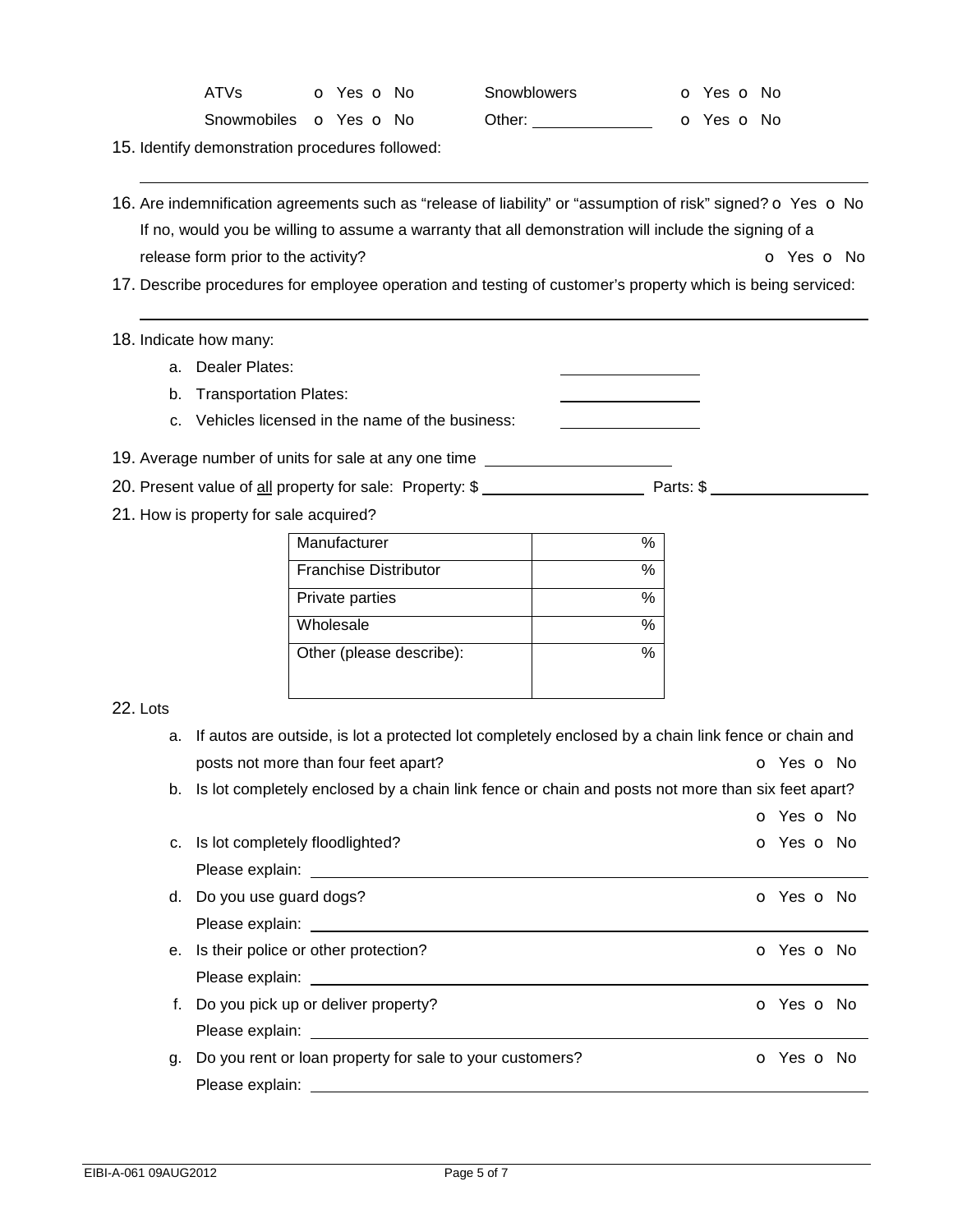h. Do you repossess property sold? The state of the state of the SNO of Yes of No

- 1. Number of repossessions annually: #
- 23. If coverage is desired for business autos, complete the Business Auto application and supplemental forms.
- 24. Complete the following table if Dealer's Open Lot insurance coverage is to be quoted. You must also complete a list identifying all parties that you are contractually obligated to provide Property Damage coverage to, on property for sale.

Water Craft includes: boats, personal watercraft, outboards, and similar equipment for sale.

Trailers includes: travel trailers, camp trailers, motorcycle/snowmobile/personal watercraft trailers, and similar non motorized travel equipment with wheels.

Motor Stock includes: motorcycles, scooters, mopeds, ATV's, golf carts, dune buggies, go carts, etc.

Winter Stock includes: snowmobiles, skis, four wheel drive snow removing equipment

Provide average inventory by month for last 12 months:

|           | <b>PARTS</b> | <b>ACCESSORIES</b> | <b>LAWN/SNOW</b><br><b>REMOVAL AND</b><br><b>GARAGE</b><br>EQUIP. | <b>WATER</b><br><b>CRAFT</b> | <b>WINTER</b><br><b>STOCK</b> | <b>TRAILERS</b> | <b>MOTOR</b><br><b>STOCK</b><br><b>OTHER</b> |
|-----------|--------------|--------------------|-------------------------------------------------------------------|------------------------------|-------------------------------|-----------------|----------------------------------------------|
| January   |              |                    |                                                                   |                              |                               |                 |                                              |
| February  |              |                    |                                                                   |                              |                               |                 |                                              |
| March     |              |                    |                                                                   |                              |                               |                 |                                              |
| April     |              |                    |                                                                   |                              |                               |                 |                                              |
| May       |              |                    |                                                                   |                              |                               |                 |                                              |
| June      |              |                    |                                                                   |                              |                               |                 |                                              |
| July      |              |                    |                                                                   |                              |                               |                 |                                              |
| August    |              |                    |                                                                   |                              |                               |                 |                                              |
| September |              |                    |                                                                   |                              |                               |                 |                                              |
| October   |              |                    |                                                                   |                              |                               |                 |                                              |
| November  |              |                    |                                                                   |                              |                               |                 |                                              |
| December  |              |                    |                                                                   |                              |                               |                 |                                              |

#### **REPRESENTATIONS AND WARRANTIES**

The "Applicant" is the party to be named as the "Insured" in any insuring contract if issued. By signing this Application, the Applicant for insurance hereby represents and warrants that the information provided in the Application, together with all supplemental information and documents provided in conjunction with the Application, is true, correct, inclusive of all relevant and material information necessary for the Insurer to accurately and completely assess the Application, and is not misleading in any way. The Applicant further represents that the Applicant understands and agrees as follows: (i) the Insurer can and will rely upon the Application and supplemental information provided by the Applicant, and any other relevant information, to assess the Applicant's request for insurance coverage and to quote and potentially bind, price, and provide coverage; (ii) the Application and all supplemental information and documents provided in conjunction with the Application are warranties that